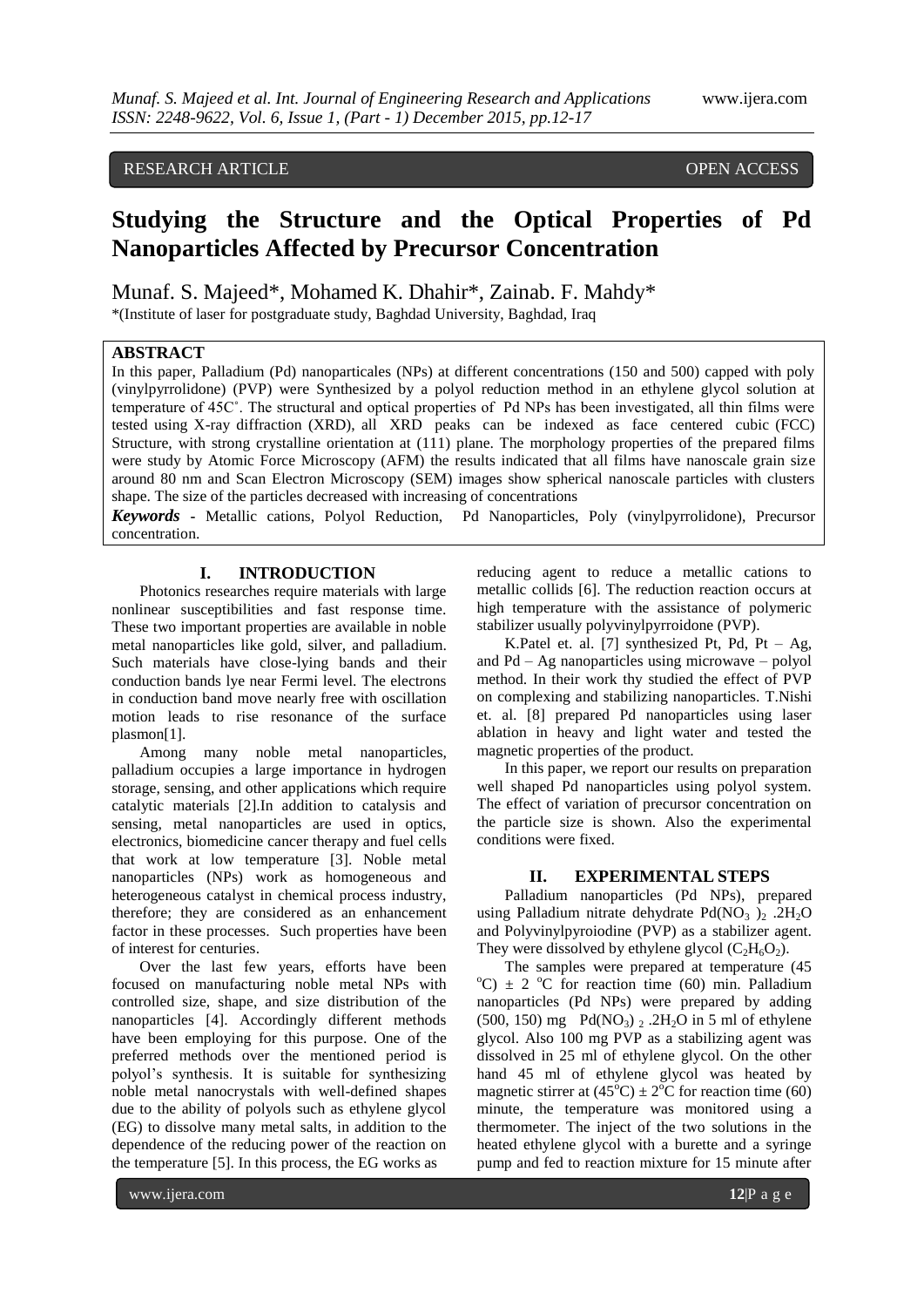dosing the precursor/stabilizing agent solution. A light brown coloration was observed indicating the formation of Pd nanoparticles. After the dosing was completed, the resulting mixture was heated in the same temperature of the E.G for the same reaction time. Finally the solution was cooled to room temperature.

An optical interferometer method was used to determine the films thickness. In this method, the samples were exposed to He:Ne laser beam. An interference pattern formed due to the interference between the light beam reflected from the film surface with that reflected from the substrate. Then the sample thickness was found using the following equation [9].

$$
t = \frac{\lambda}{2} \frac{\Delta x}{x}
$$
 (1)

where  $\lambda$  is the wavelength of the laser, x is the width of the bright fringes, and  $\Delta x$  is of the dark fringes

## **III. RESULTS AND DISCUSSION.**

## **3.1 Structure measurement using**

3.1.1 X-ray diffraction (XRD) analysis X-ray diffraction has been employed for identification and understanding the crystalline growth nature. Diffraction patterns of the palladium nanoparticles are shown in Figs. (1) and (2) at



Fig.(1): The XRD pattern of Pd NPs at concentration (150**).**



Fig.(2): The XRD pattern of Pd NPs at concentration (500).

These nanoparticles which prepared at  $45C<sup>o</sup>$ show two different located peaks (111) and (200) for Pd (150) and three peaks from (111), (200), and (220) plans for Pd at (500) respectively. From the figures, all XRD peaks can be indexed as faced centered cubic (FCC) with strong peak at (111) direction for both concentrations. The absence of peaks of any other plans gives an indication that the product is at high purity. Further from the figure, it can be seen that the peaks' intensities increased with increased concentrations.

 The grain size of the produced Pd nanoparticles can be calculated from the peak broadening using Scherer equation [10,11].

$$
D = \frac{0.4\lambda}{\beta_{FWHM} \cos \theta_d}
$$
 (2)

where D: the mean diameter of the Pd nanoparticles,  $\lambda$  is the wave length of the X-ray source diffracotmeter, and  $\beta$  is the full-width-half-maximum (FWHM) of the XRD peak corresponding to the Bragg angle  $2\theta_d$ . Also the diffraction patterns have been used to calculate the lattice constant and the results with the grain size are listed in Tables 1 and 2 for experimental and standard values. These results show a good agreement with literature [12,13].

| $2\theta$ (Deg.) | $FWHM$ (Deg.) | $d_{hkl}$ Exp.( $\AA$ ) | G.S(nm) | hkl   | $d_{hkl}$ Std.( $\AA$ ) | Card No.    |
|------------------|---------------|-------------------------|---------|-------|-------------------------|-------------|
| 39.938           | .329          | 2.2556                  | 6.4     | ´111) | 2.2395                  | 96-101-1106 |
| 45.714           | 0.954         | .9831                   | 9.0     | (200) | 1.9395                  | 96-101-1106 |

Table (1):- experimental and standard  $d_{hkl}$  values for Pd NPs at concentration (150)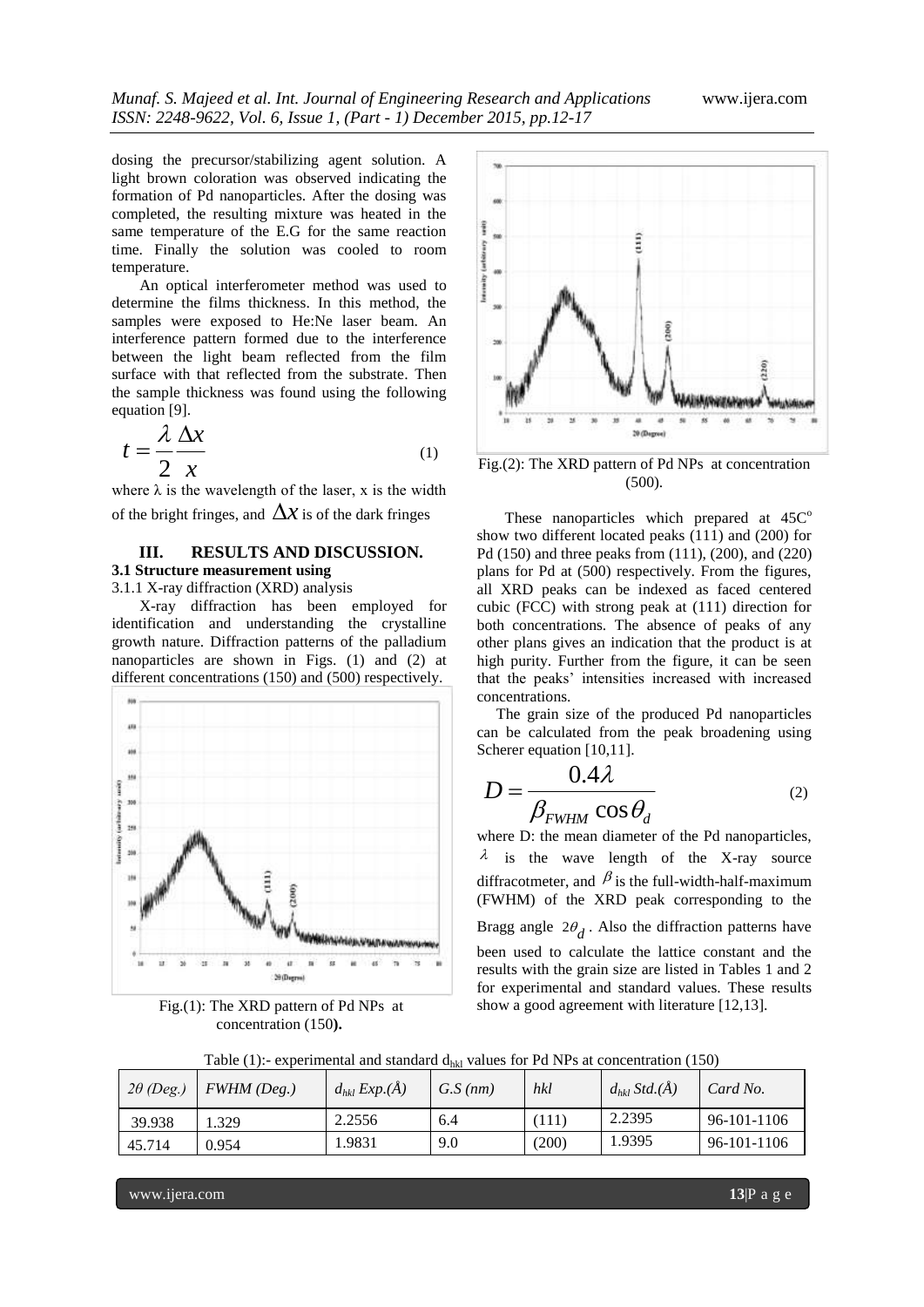| $2\theta$ (Deg.) | <b>FWHM</b><br>(Deg.) | $d_{hkl}$ Exp. $(\AA)$ | $G.S$ (nm) | hkl   | $d_{hkl}$ Std. $(\AA)$ | Card No.    |
|------------------|-----------------------|------------------------|------------|-------|------------------------|-------------|
| 40.1188          | .4303                 | 2.2458                 | 5.9        | (111) | 2.2395                 | 96-101-1106 |
| 46.8048          | 1.3437                | 1.9394                 | 6.4        | (200) | 1.9395                 | 96-101-1106 |
| 68.6006          | .0836                 | .3669                  | 8.9        | (220) | 1.3714                 | 96-101-1106 |

Table (2):- experimental and standard  $d_{hkl}$  values for Pd NPs at concentration (500).

#### 3.1.2 AFM analysis*.*

The surface morphology of the Pd NPs was investigated using (AFM) analysis. The value of roughness and average grain size were calculated from the height values in AFM image using the commercial software. Fig. 3(A and B) and4 (A and B) shows two and three-dimensional of (AFM) images of Pd NPs deposited at various construction (150, 500) respectively.



Fig. (3): Two -dimensional AFM images of Pd NPs (A 150 )and (B 500) deposited on galas plate





Fig. (4): Three -dimensional AFM images of Pd NPs (A 150) and (B 500) deposited on galas plate.

The average grain size of the particles is in nanoscale and the values of average grain size and surface roughness were listed in Table (3).

Table (3): Average Grain size and surface roughness of Pd NPs**.**

| <u>ULLUINIO.</u> |            |           |  |  |  |  |  |  |
|------------------|------------|-----------|--|--|--|--|--|--|
| Pd at different  | Average    | Roughness |  |  |  |  |  |  |
| construction     | grain size | (nm)      |  |  |  |  |  |  |
|                  | (nm)       |           |  |  |  |  |  |  |
| 150              | 75         | 6.69      |  |  |  |  |  |  |
| 500              | 80         | 3.52      |  |  |  |  |  |  |

A grain is a single crystalline or polycrystalline. It refers to agglomerate in bulk or thin film. The grain size is estimated by XRD pattern or Scherer equation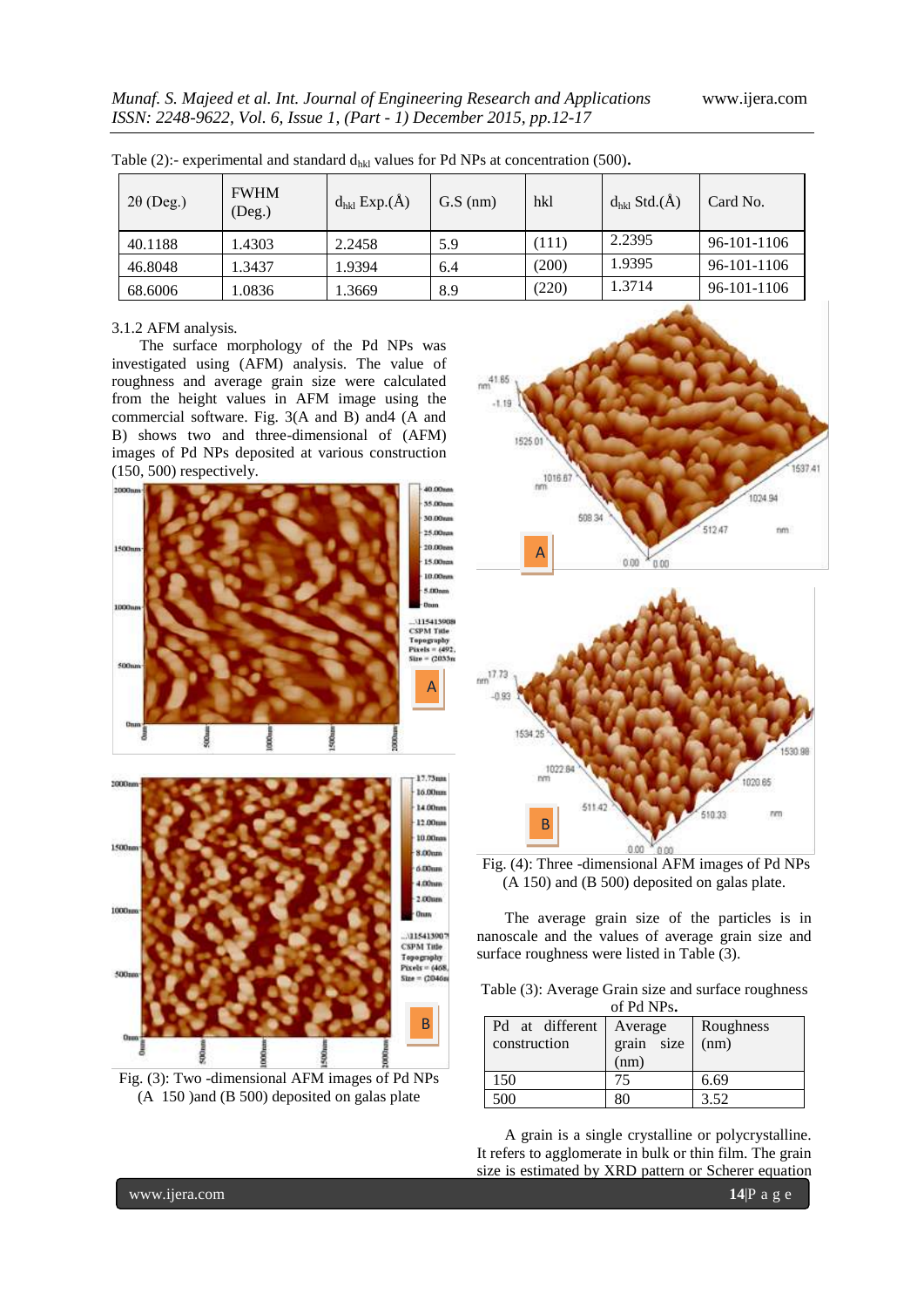but the latter is only an approximation. One particle consists of several grains and its size is larger. The particle size can be measured either by AFM, SEM, or TEM. This explanation justifies why there is a different between nanosizes measured by AFM and that of XRD pattern. The large values given in table 3 comperes to that in tables 1 and 2 indicate that our product is in polycrystalline form.

#### 3.1.3 SEM Analysis.

SEM technique provides detail topography and structural information at suitable magnifications. By scanning with an electron beam, an image that is a good representation of the three dimensional sample is formed. Thus morphology studies of Pd nanoparticles were carried out with SEM and the results are displayed in Fig.(5). As seen, nanoparticles have been grown as individual clusters with a few agglomerates over the surface.



Figure 5: SEM images of Pd NPs clusters.

#### **3.2 Optical measurement.**

3.2.1 Absorbance spectrum*.*

UV – VIS spectrophotometer was used to record the optical absorption spectra of the Pd nanoparticles thin films. The absorption spectra for the different precursor concentration and within the wavelength range of  $(200 - 1100)$  nm) are shown in fig. 6 (A and B).



Fig.6A: Absorption spectrum of Pd NPs at construction 150.



Fig.6B: Absorption spectrum of Pd NPs at construction 500.

It can be observed that when the concentration increases; the absorption value is also increases. This occurs due to the participation of more atoms in the absorption process. At visible light region, the strong photo-absorption is presented in the wavelength 330 nm at each pulse. The spectra in figure 6 (A and B) agree with references [7,14].

#### 3.2.2 *Absorption Coefficient and Optical Band Gap*.

Materials are characterized and classified according to their optical parameters such as absorption coefficient, refractive index, and optical energy gap. These parameters can be evaluated from transmittance as well as absorbance. The absorption coefficient is obtained from the relation [15].

$$
\alpha = 2.303 \left(\frac{A}{t}\right) \tag{3}
$$

where A is the absorbance,  $t = 138$ nm for Pd 150 and 92 nm for Pd500; is the thickness of the thin films which were obtained from Eq. (1). Both films showed decreasing in absorption coefficient with

www.ijera.com **15**|P a g e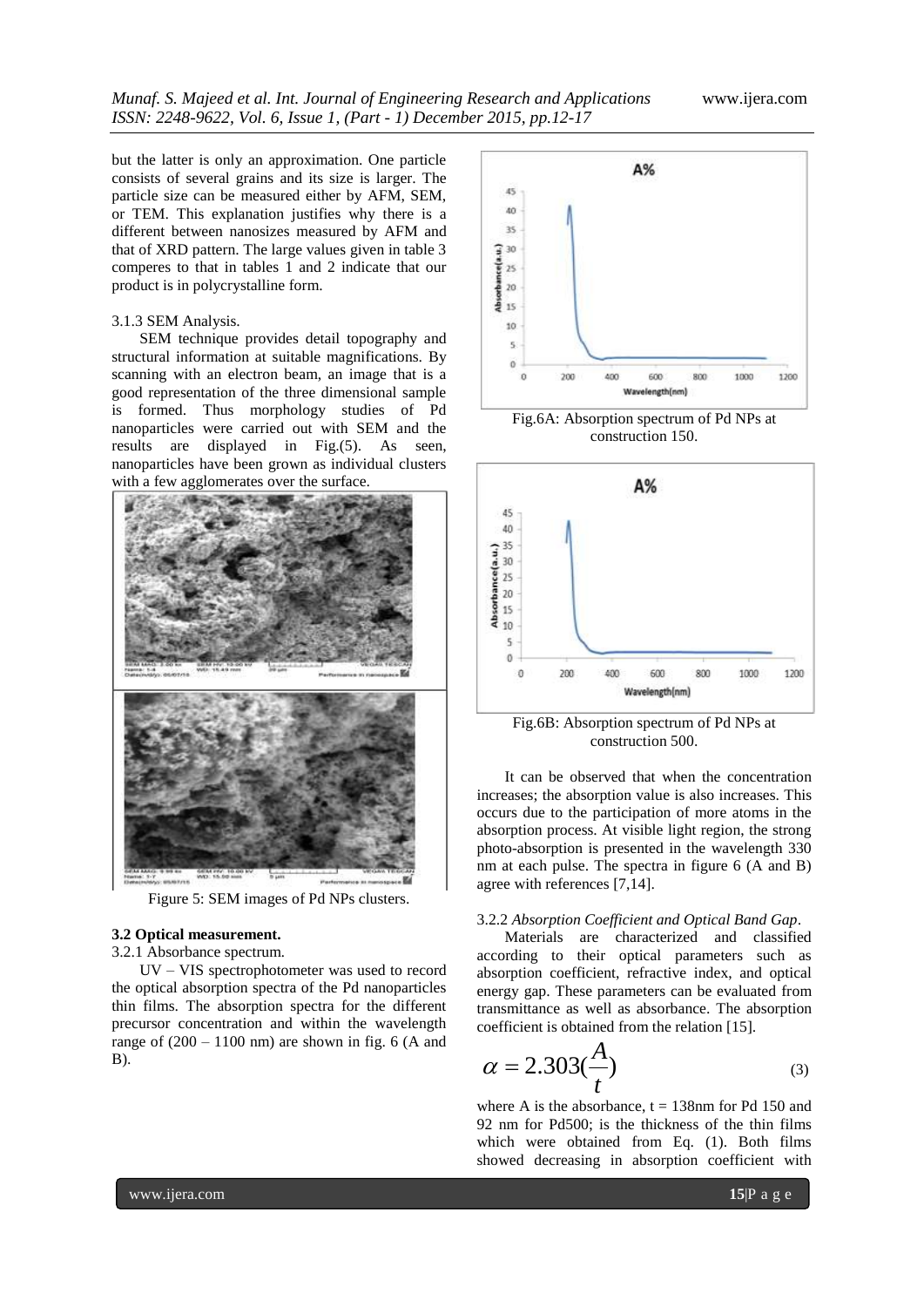increasing wavelength. Therefore, the samples transparency increased in the Vis – IR region. According to this result, the product can be used in solar cells.

The dependence of the optical band gab  $(E_g)$  on the absorption coefficient and the incident photon energy (hv) is given by  $[16]$ .

$$
(\alpha \, h \, \nu) = k (h \, \nu - E_g)^{\frac{1}{2}}
$$
 (4)

where  $k$  is a constant,  $v$  is the frequency of the incident photon. The value of  $E<sub>g</sub>$  is obtaind by plotting  $(\alpha h v)^2$  versus  $h v$  then extrapolating the linear region on the energy axis as in Fig.( 7) A and B.



Figure 7B: Energy gab of Pd 500.

The value of Eg is 3.7 eV for 138nm film thickness and 4 eV for 92nm. The decreasing of Eg with increasing film thickness may be due to possibility of structural defects which in their rule lead to the formation of donor levels within the energy gap. These results are identical to those in reference [17].

### **IV. CONCLUSIONS**

Pd nanoparticles with uniform shape were prepared by polyol method at 45˚C. The current results show that polyol method is an easy and efficient method for synthesizing nanoparticles and modifying the kinetics of atoms to assembly, growth, and generate particle shapes. The size of the Pd nanoparticles could be manipulated by varying the metal precursor concentration. Further, using ethylene glycol as reducing agent leads to formation of chemical residues that can be easily removed from the reaction mixture.

#### **V. Acknowledgements**

This work was supported by ILPS( Institute of Laser for Post Graduate Study/ Baghdad University). We thank Dr. Abdu Alkareem, School of Since/ department of Chemistry, who conducted the AFM characterization of the samples.

#### **REFERENCES**

- [1] U. Gurudas, E. Brooks, D. Bubb, and et. al., Saturable and reverse saturable absorption in silver nanodots at 532 nm using picosecond laser pulses, *J. Appl. Phys. Vol. 104*, PP. 073-107, 2008.
- [2] J. Cookson, The preparation of palladium nanoparticles, *platinum metals Rev, Vol. 56, No. (2*), PP.83-98, 2012.
- [3] H. Hei, H. He, R. Wang, and et. al., Controlled synthesis characterization of noble metal nanoparticles, *soft science letters, Vol.2*, PP.34-40, (2012).
- [4] C. Shen, C. Hui, T. Yang, and et. al. Monodisperse Noble-Metal Nanoparticles and Their Surface Enhanced Raman Scattering Properties ,*Chem. Mater. 20*, 6939–6944, 2008.
- [5] B. Lim, M. Jiang, J. Tao, and et. al., Shape-Controlled Synthesis of Pd Nanocrystals in Aqueous Solutions, *Adv. Funct. Mater. 19*, 189–200, 2009.
- [6] D. Berger, G. Traistaru, B.Vasileand et. al., Palladium Nanoparticl Synthesis with Controlled Morphology Obtaind by Polyol Method, *U.P.B. Sci. Bull., Series B, Vol. 72*, Iss. 1, 2010.
- [7] K. Patel, S. Kapoor, D. Purshot, and et. al., Synthesis of Pt, Pd, Pt/Ag and Pd/Ag nanoparticles by microwave-polyol method, *J. Chem. Sci., Vol. 117, No. 4*, pp. 311–316. 2005.
- [8] T. Nishi, A. Takeichi, H. Azuma, Fabrication of Palladium Nanoparticles by Laser Ablation in Liquid, *JLMN-Journal of Laser Micro/Nanoengineering Vol. 5, No. 3*, 2010.